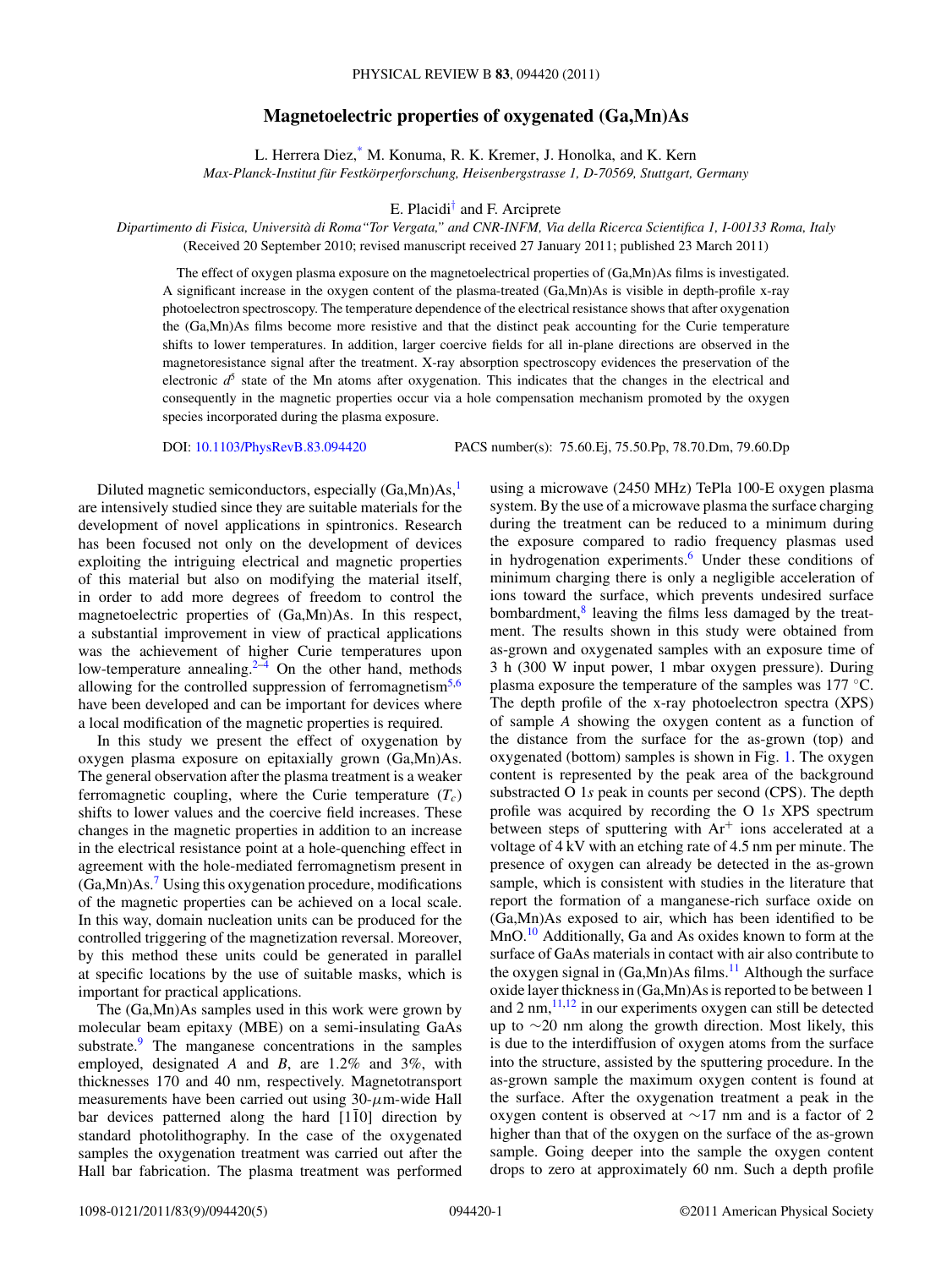<span id="page-1-0"></span>

FIG. 1. (Color online) Depth profile of the oxygen 1*s* peak measured by XPS. The oxygen content in the as-grown sample (top) is maximum at the surface and vanishes at 20 nm. The oxygenated sample (bottom) has the largest oxygen content at 17 nm from the surface and it reduces to zero at approximately 60 nm. The insets display the oxygen 1*s* peak at the surface of the as-grown (top) and oxygenated (bottom) samples where two contributions at higher (squares) and lower (triangles) energies are combined in the fitting to give the total peak area.

of the oxygen content in the plasma-treated sample reflects the energy distribution of the oxygen species penetrating into the structure of the films. As already mentioned, the value of the peak oxygen content is twice as high in the treated sample as that on the surface of the as-grown sample. However, the total amount of oxygen contained in the whole sample volume expressed as the area of the depth profile curves presented in Fig. 1 [O 1*s* peak area (CPS) vs distance from the surface (nm)] is almost ten times higher after oxygenation, which accounts for the observed distinct changes in the electrical and magnetic properties of the samples after treatment.

The XPS oxygen 1*s* peaks of the as-grown and oxygenated samples at the surface of the films are displayed in the insets of Fig. 1, top and bottom, respectively. Fitting of the O 1*s* signal requires consideration of two contributions to the total area of the peak. By modeling the XPS data the higher- and lowerenergy contributions can be traced in the depth profile as can be observed in Fig. 1. In the case of the as-grown sample, the highenergy peak can only be found in the vicinity of the surface while for the oxygenated sample a similar contribution from the high- and low-energy peaks is also observed inside the film in the region of highest oxygen content. The decomposition of the XPS O 1*s* in two components has already been reported in studies of oxygen adsorption on GaAs.<sup>[13](#page-4-0)</sup> The authors propose



FIG. 2. (Color online) Normalized XAS spectra of the Mn  $L_{2,3}$ edges (top) and the oxygen *K*edge (bottom) for the as-grown (full symbols) and oxygenated (open symbols) (Ga,Mn)As samples. While the Mn  $d^5$  electronic state is preserved upon oxygenation the type of oxygen present in the oxygenated sample is clearly different from that of the surface oxide of the as-grown sample.

that the higher-energy component may correspond to a less tightly chemisorbed type of oxygen. Additionally, the authors present evidence supporting the idea of dissociated oxygen being the species represented by the lower-energy peak. As previously mentioned both high- and low-energy contributions are comparable in the oxygen-rich parts of the oxygenated samples. In the present case the diffusion of dissociated oxygen into the structure of the films seems to be a reasonable scenario. On the other hand, (Ga,Mn)As is known to have energetically different interstitial sites. There are two inequivalent tetrahedral positions surrounded by four As or Ga atoms, respectively, and one with hexagonal symmetry. However, the tetrahedral sites are strongly preferred over the hexagonal sites by the manganese atoms in interstitial positions.<sup>[14](#page-4-0)</sup> In view of these facts, we tend to attribute the high- and low-energy contributions in the oxygenated samples to dissociated oxygen species in differently coordinated interstitial sites inside the (Ga,Mn)As lattice.

In Fig. 2 top and bottom the Mn *L*<sup>2</sup> and *L*<sup>3</sup> edges and the oxygen *K* edge x-ray absorption spectra (XAS) for as-grown and oxygenated film *A* are presented. The spectra were taken after sputtering the samples for 5 min following Ref. [15](#page-4-0) at a rate of approximately 1 monolayer (ML)/min. In the Mn spectra no mayor differences upon oxygenation are observed apart from the reduction of the intensity of the low-energy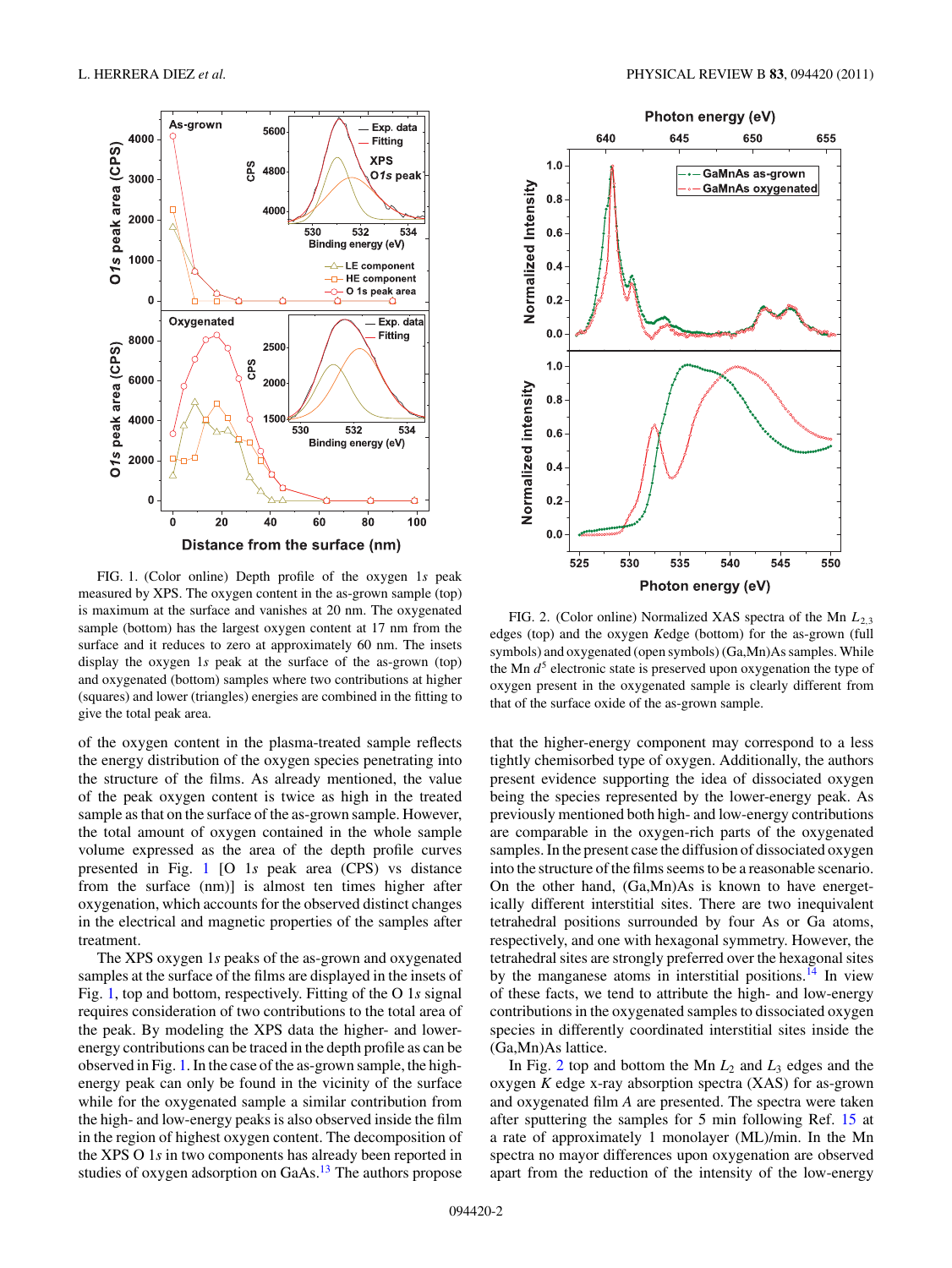shoulder of the main peak at 640 eV. The decrease in intensity of this particular feature has already been observed in  $(Ga, Mn)As$  after annealing<sup>16</sup> and therefore is unrelated to the oxygenation treatment and only accounts for a small annealing effect given the working temperature of 177 °C during plasma treatment. Taking these considerations into account, the spectra before and after the treatment show the typical line shape corresponding to the  $d^5$  electronic state of Mn, indicating that no major changes in the electronic configuration of the Mn magnetic centers took place during oxygenation. However, such a good correspondence between the as-grown and oxygenated samples is not observed in the oxygen *K* edge spectra. It can be seen in Fig. [2](#page-1-0) (bottom) that the profile changes dramatically after plasma treatment.

A similar XAS profile to the one presented in Fig. [2](#page-1-0) (bottom) for the as-grown sample has been reported for other (Ga,Mn)As materials and has been attributed to MnO forming on the surface of GaMnAs. $^{10}$  The spectrum shows a single broad structure centered approximately around 537 eV as the result of the superposition of multiple peaks with similar energy. The XAS signal corresponding to the oxygenated sample consists of a broad peak (540 eV) and a feature at lower energies (532 eV). According to studies of manganese oxides in the literature the energy range corresponding to the O *K* edge involves transitions from the O 1*s* level to excited levels of O 2*p* character hybridized with the Mn 3*d* and 4*sp* states at lower and higher energies, respectively. The O 2*p*–Mn 3*d* states have predominantly Mn character while the O 2*p*–Mn 4*sp* states are more related to the oxygen  $2p$  orbitals.<sup>[17–20](#page-4-0)</sup> The scenario in the present case is more complex than that of manganese oxides since in our (Ga,Mn)As samples the manganese atoms are diluted and the oxygen atoms will interact not only with the magnetic centers but also with the gallium and arsenic atoms. The Mn *L* <sup>2</sup>*,*<sup>3</sup> edges do not present major changes upon oxygenation; therefore in order to explain the change in the oxygen *K*edge spectra we assume that the oxygen measured before and after the treatment is not in the same electronic state. The change in the electronic state of the oxygen after the treatment is most likely due to a different coordination with respect to that in the MnO and As or Ga surface oxides. In addition, when considering that the incorporated oxygen present in the oxygenated samples diffuses from the plasma into the (Ga,Mn)As lattice, where it possibly exists in interstitial sites, we would intuitively argue that the species that will most easily diffuse into the material will be uncharged, namely, atomic oxygen. This last argument suggests that the incorporated oxygen might have a different oxidation state  $(O<sup>0</sup>)$  with respect to that in the MnO surface oxide  $(O<sup>2−</sup>)$ . This in combination with a different coordination given by the chemical environment of the (Ga,Mn)As interstitial sites as shown earlier by XPS gives rise to the changes observed in the XAS profile.

In Fig.  $3(a)$  the resistance vs temperature plots of as-grown and oxygenated samples are displayed. There is a clear shift of the resistance peak which indicates a decrease of the Curie temperature<sup>21</sup> by about 30% from 45 to 32 K together with an increase in resistance at all temperatures. These measurements were performed on sample *B* where the thickness of the magnetic film is 40 nm. According to the depth profile presented in Fig. [1](#page-1-0) this thickness will contain only the largest concentration of oxygen and therefore will resemble the largest effect of the



FIG. 3. (Color online) (a) Resistance vs temperature for as-grown (full symbols) and oxygenated (Ga,Mn)As (open symbols). A closeup of the resistance peaks is shown in the inset. (b) First (circles) and second (squares) switching fields as a function of the orientation of the magnetic field with respect to the [110] direction at a temperature of 2 K.

plasma treatment for an oxygenation time of 3 h. The effect of oxygenation was also investigated by angle-resolved magnetotransport measurements at a temperature of 2 K. Figure  $3(b)$ presents the dependence of the coercive field on the angle of the applied magnetic field with respect to the [110] uniaxial easy axis direction<sup>23</sup> (perpendicular to the Hall bar longitudinal axis). A significant increase in the coercive fields in all directions is observed for the oxygenated sample with respect to the as-grown material. Studies in the literature correlate the increase in the coercive fields of (Ga,Mn)As materials to a decrease in the value of the Curie temperature and a decrease in the hole carrier density,<sup>[6](#page-4-0)</sup> in agreement with the results presented in Fig.  $3(a)$ . Additionally, other studies report significant changes in the coercive fields upon variations of the lattice strain induced by piezoactuators. $22$  Taking these facts into account, it is likely that the large amount of oxygen incorporated after the plasma treatment may contribute to the increase in the coercive fields not only by reducing the carrier density but also by inducing a moderate change in strain in the lattice.

The shape of the angular dependence of the coercive field is determined by the relative strength of the uniaxial and biaxial anisotropy components present in (Ga,Mn)As. The qualitative rectangular shape of the plot does not change after oxygenation, indicating a rather constant relation between the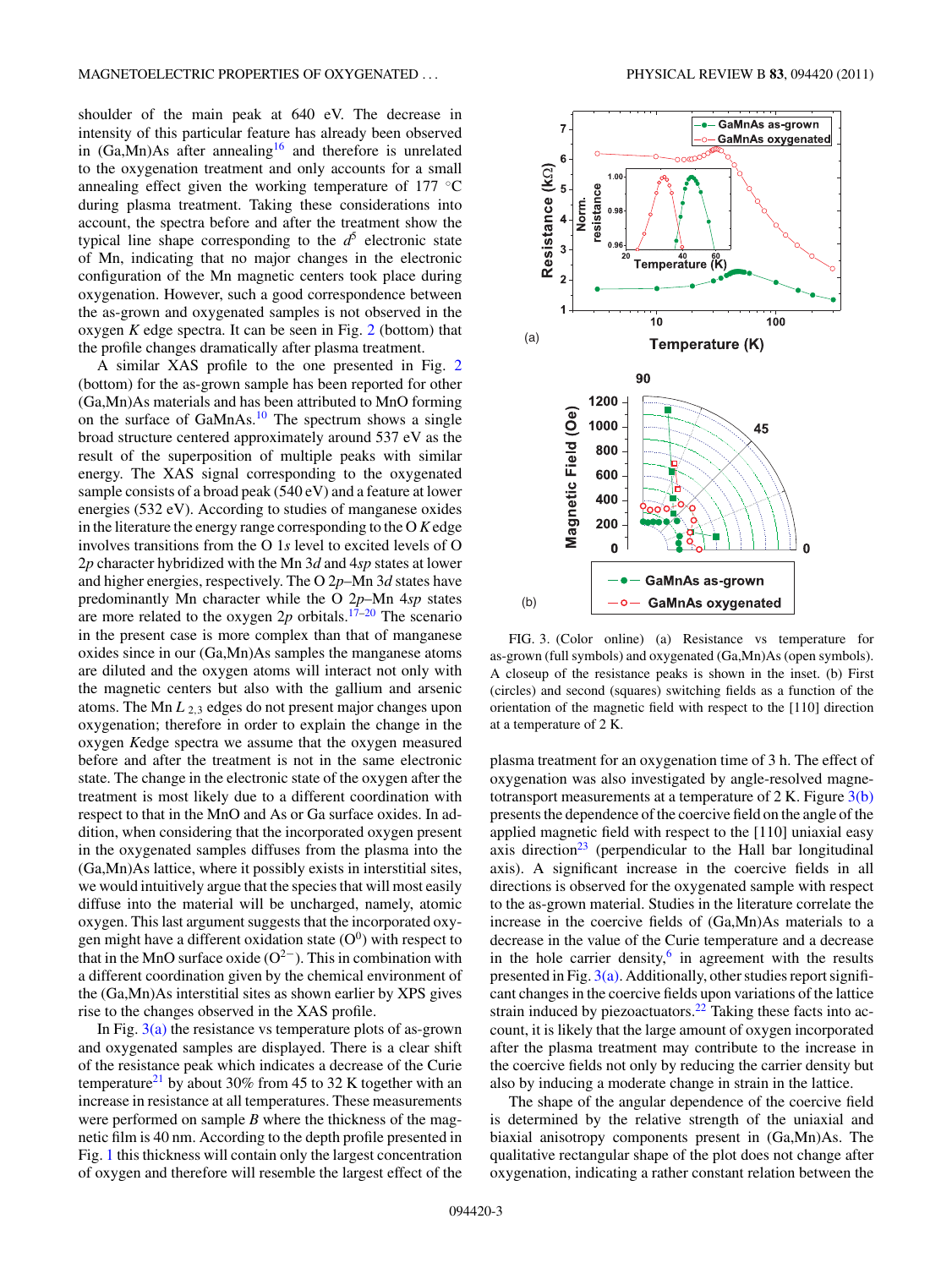<span id="page-3-0"></span>

FIG. 4. (Color online) Diagram of the electronic levels introduced by a neutral oxygen impurity sitting in an interstitial site in GaAs [adapted from Orellana *et al.* (Ref. [24\)](#page-4-0)].

magnetic uniaxial and cubic anisotropy energies. In particular, the ratio of approximately 1.2 between the coercive fields along the uniaxial easy axis  $(0°, [110]$  direction) and the uniaxial hard axis (90 $\degree$ , [110] direction) observed for the as-grown sample is also found after the oxygenation treatment regardless of the overall increase in the values of the switching fields. Taking into account that the different contributions to the magnetic anisotropy in the system remain approximately constant after the treatment, the role of strain induced by the large amount of oxygen incorporated may be taken as negligible in the present case. As previously mentioned, the Mn  $L_2$  and  $L_3$  edges show the typical Mn  $d^5$  line shape for both as-grown and oxygenated samples, indicating that the magnetic moments situated at the Mn sites can be considered constant. Keeping in mind the XAS results and the theory of hole-mediated ferromagnetism in (Ga,Mn)As, the Curie temperature shift observed upon oxygenation can be explained in terms of changes in the hole-carrier density.

It was discussed that the oxygen introduced by the treatment is thought to be neutral and possibly in interstitial positions. Theoretical studies in the literature analyzing oxygen impurities in GaAs show that neutral oxygen in interstitial sites is one of the stable configurations in pure and *p-* or *n*-doped GaAs.<sup>[24](#page-4-0)</sup> These calculations show that interstitial oxygen atoms introduce fully occupied states close to the top of the valence band as shown in the diagram in Fig. 4. As introduced earlier, a decrease in charge carrier concentration is predicted to cause a weakening of the ferromagnetic coupling which has been widely confirmed by experiments. $25-27$  Moreover, in the present case the weakening of the magnetic interaction has been shown not to be related to a loss of localized Mn moments therefore implying a hole-quenching effect, an idea supported by electrical transport measurements. Assuming that neutral oxygen in interstitial positions is a good picture of the structure of the (Ga,Mn)As samples after treatment, the weakening of the ferromagnetic coupling by hole compensation can be explained by the quenching of holes by electrons from the occupied states of the interstitial oxygen atoms that lay close to the top of the valence band.

In conclusion, we have modified the magnetic properties of (Ga,Mn)As through exposure to oxygen plasma. XAS measurements indicate that the occupation of the 3*d* levels of the Mn atoms remains unchanged upon oxygenation whereas the O *K* edge signal shows drastic changes with respect to the signal for the as-grown sample. Magnetotransport measurements show a significant decrease in the strength of the ferromagnetic coupling reflected in a reduction of the Curie temperature as well as an increase of the coercive fields. XAS measurements suggest that the mechanism behind the weaker ferromagnetic properties after the treatment is not related to a reduction in the local Mn magnetic moments upon oxygenation. The changes observed in the magnetic properties are related to a modulation of the hole density manifested in an increase in the zero-field resistance at all temperatures which depends on the density of the oxygen interstitial atoms. The possibility of a combined effect of hole compensation and lattice strain induced by the treatment can not be excluded given the large amount of oxygen incorporated in the system. For the present case no significant changes in the magnetic anisotropy have been observed after the treatment which indicates a negligible role of strain related effects. However, the effects of strain may have to be taken into account if larger amounts of oxygen species are incorporated. It is important to note that changes in the carrier density can also be reflected in the magnetic anisotropy, therefore, the distinction between carrier modulation and strain effects at large oxygen concentrations may not be trivial.

The oxygenation treatment of (Ga,Mn)As presented in this study can be applied to large areas of a film. Using suitable masks it can be exploited for the creation of regular and widely extended patterns of microstructures having different magnetic properties that can be relevant for practical applications.

## **ACKNOWLEDGMENTS**

We wish to thank Alexander Bittner for valuable help with the oxygen plasma system and Sebastian Stepanow for helpful discussion.

2K. W. Edmonds, K. Y. Wang, R. P. Campion, A. C. Neumann, N. R. S. Farley, B. L. Gallagher, and C. T. Foxon, [Appl. Phys. Lett.](http://dx.doi.org/10.1063/1.1529079) **81**[, 4991 \(2002\).](http://dx.doi.org/10.1063/1.1529079)

<sup>\*</sup>Present address: Institut Néel-Département Nano, Equipe Micro et Nano Magnétisme, 25 Av. des Martyrs, Bât. K, 38042 Grenoble cedex 09; liza.herreradiez@grenoble.cnrs.fr

<sup>†</sup> Present address: Instituto di Struttura della Materia, CNR, via del Foso del Cavaliere 100, 00133 Rome, Italy.

<sup>&</sup>lt;sup>1</sup>H. Ohno, Science **281**[, 951 \(1998\).](http://dx.doi.org/10.1126/science.281.5379.951)

<sup>&</sup>lt;sup>3</sup>K. Y. Wang, R. P. Campion, K. W. Edmonds, M. Sawicki, T. Dietl, C. T. Foxon, and B. L. Gallagher, in *Proceedings of the 27th International Conference on Physics of Semiconductors*, edited by